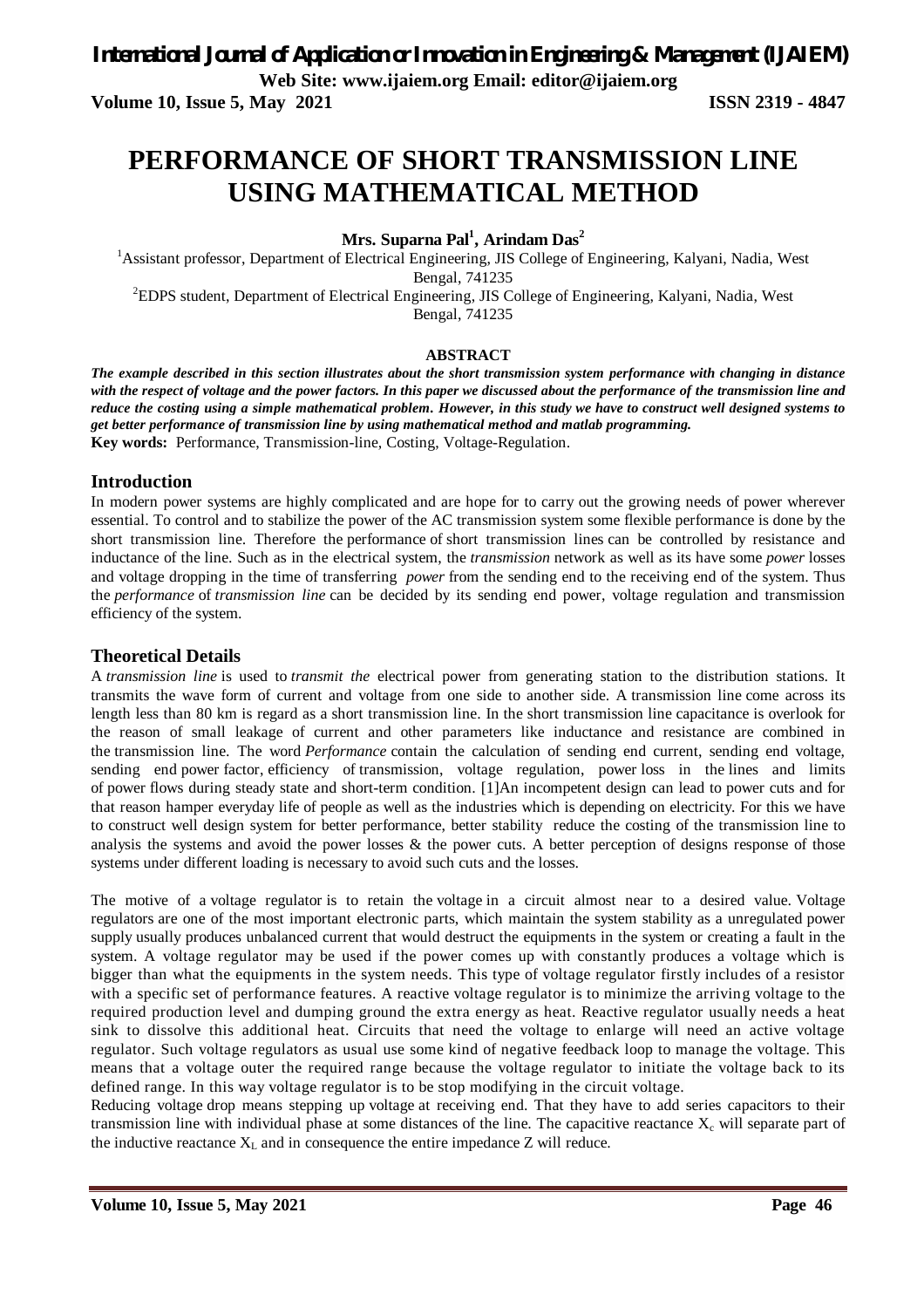# *International Journal of Application or Innovation in Engineering & Management (IJAIEM)*

**Web Site: www.ijaiem.org Email: editor@ijaiem.org**

#### **Volume 10, Issue 5, May 2021 ISSN 2319 - 4847**

Efficiency denotes a top level of performance that uses the minimum amount of inputs to accomplish the highest amount of output. It keeps down the waste of materials such as physical materials & energy. [4] Voltage regulation is the proportion of voltage drop from no load to the full load to the no load voltage. The ideal voltage regulation should be 0%. It should be as low as feasible for proper functioning of the electrical devices. And time while achieving the required production output.

Electric service is focus to supply service to the consumers at a particular voltage level. Genuine service voltage regulation within a endurance of band such as  $\pm 5\%$  or  $\pm 10\%$  may be think about acceptable. In order to keep voltage within toleration under switching load conditions and different types of devices are conventionally engaged.

So voltage regulation and the transmission efficiency are main factor of power system. In real or ideal power system voltage regulation and the transmission efficiency should be 0 and 100%. But it is not practically possible in any transmission line under full loaded or unloaded state because transmission lines itself is reactive type and their maximum loads are too in reactive type. Hence, it is impossible to keep this limit in practical system. As the toleration limit of voltage regulation is +-5% to 10%. Therefore voltage regulation also permissible limit is +-5 to 10%. As in modern power system network is fully alliance. So, it is very hard to keep such range. Voltage regulation is not only determined upon only sending end voltage and receiving end voltage but also it too depending upon line length, power factor, active and reactive power flow and transmission length too.

For that reasons modern power system design criteria is allowable limit of voltage regulation up to 20% and efficiency more than 90 % and it considering from 95%.

#### **Mathematical details**

As presented initially the impacts of line capacitance are overlooked for a short transmission line. [2] Therefore, while studying the performance of such line, only resistance and inductance of the line are taken into account. The equivalents circuit of a single phase short transmission line shown in below [3] fig. 1. Here, the total line resistance and inductance are shown as concentrated or lumped instead of being distributed. [2]The circuit is a simple A.C series circuit.

Let us assume,

- $I =$ load current
- $R =$ loop resistance *i.e.*, resistance of both conductors
- $X_L$  = loop resistance
- $V_R$  = receiving end voltage
- Cos  $\Phi_R$  = receiving end power factor (lagging)
	- $V_s$  = sending end voltage
- $\cos \phi_s$  = sending end power factor



fig. 1.

Voltage regulation =  $\frac{v_{\overline{B}} - v_{\overline{B}}}{v} \cdot 100$ Sending end power factor. Cos  $\phi_s$  = Power delivered =  $V_R$  I<sub>R</sub> Cos  $\Phi_R$ Line losses  $= I^2R$ 

**Volume 10, Issue 5, May 2021 Page 47**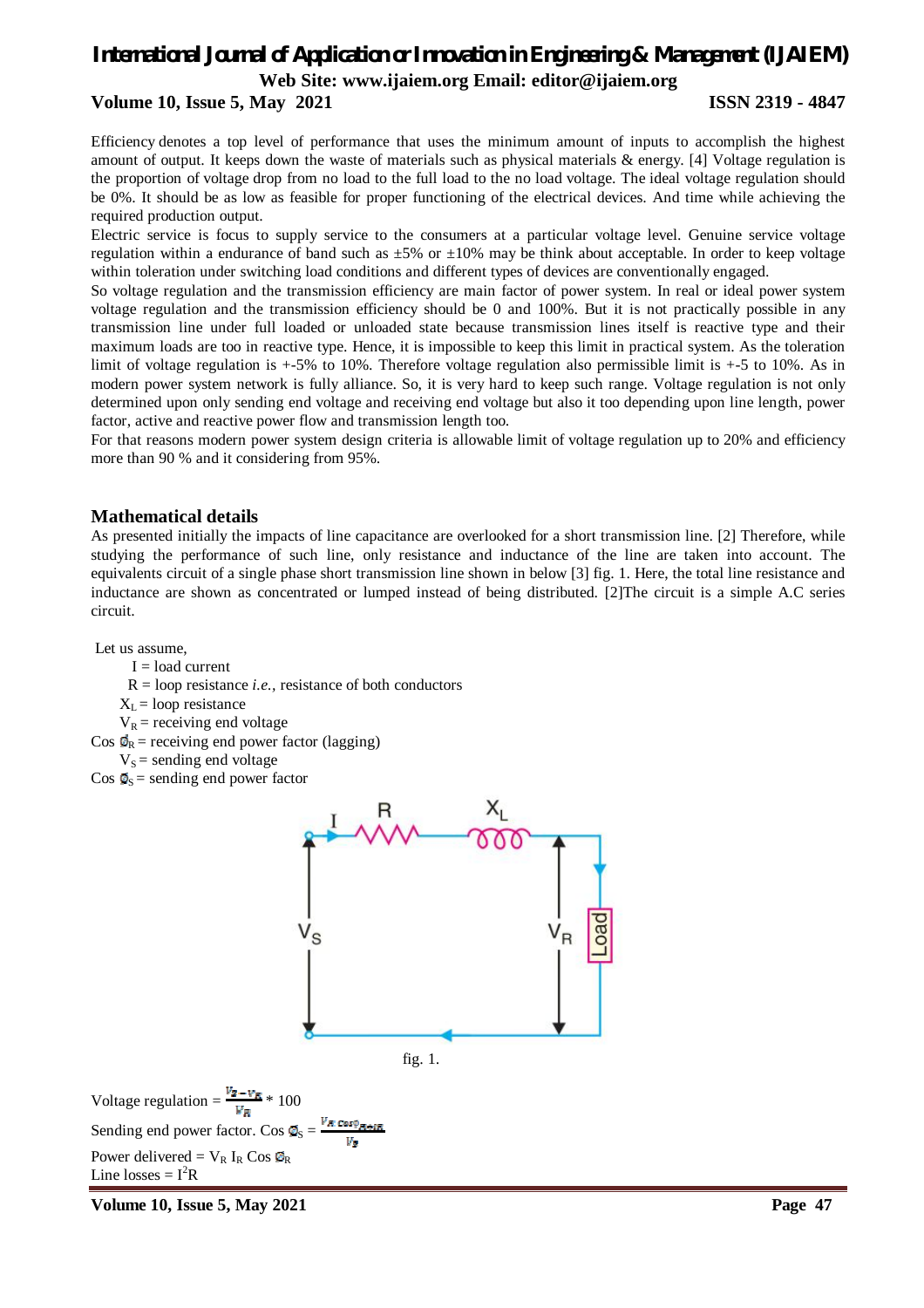**Volume 10, Issue 5, May 2021 ISSN 2319 - 4847**

Power sent out =  $V_R I_R \cos \phi_R + I^2 R$ Percentage of Transmission efficiency =  $\frac{Power\ delivered}{Term\ read} * 100$ **Fower sent out**  $\frac{V_R I_R \cos \phi_R}{I^2 R + V_R I_R \cos \phi_R}$  \*100

#### **Modelling Analysis:**

A 220, 132, 66-kV, three phase transmission line is 40, 60, 80 km long. The resistance per phase is 0.15 $\Omega$  per km and the inductance per phase is 1.3263mH per km. the shunt capacitance is negligible. Use the short line model to find the voltage and power at the sending end and the voltage regulation and efficiency when line is supplying a three-phase load of 381 MVA at 0.7, 0.8, 0.9 power factor lagging at 220kV.

#### **Data Table**

| <b>SL</b><br>No. | <b>Distance</b><br>(KM) | <b>Sending</b><br>End<br><i>Voltage</i><br>(kV) | Power<br>factor | No-Load<br>receiving<br>End<br><i>Voltage</i><br>(kV) | No-Load<br>sending<br>current<br>(amps) | <b>Sending</b><br>end<br><b>Power</b><br>(MW) | <b>Sending</b><br>end<br>power<br><b>Factor</b> | <b>Voltage</b><br>Regulation | <b>Transmission</b><br>efficiency |
|------------------|-------------------------|-------------------------------------------------|-----------------|-------------------------------------------------------|-----------------------------------------|-----------------------------------------------|-------------------------------------------------|------------------------------|-----------------------------------|
|                  | 40                      | 220                                             | 0.7             | 127                                                   | 999.86                                  | 284.7                                         | 0.6623                                          | 12.82                        | 93.67                             |
| $\overline{2}$   | 40                      | 132                                             | 0.7             | 76.21                                                 | 1666.4                                  | 316.69                                        | 0.6104                                          | 36.17                        | 84.21                             |
| $\mathbf{3}$     | 40                      | 66                                              | 0.7             | 38.1                                                  | 3332.5                                  | 466.65                                        | 0.4912                                          | 149.34                       | 57.15                             |
| $\boldsymbol{4}$ | 40                      | 220                                             | 0.8             | 127                                                   | 999.86                                  | 322.8                                         | 0.7570                                          | 13.6                         | 94.4                              |
| 5                | 40                      | 132                                             | 0.8             | 76.21                                                 | 1666.4                                  | 354.79                                        | 0.69                                            | 34.16                        | 85.91                             |
| 6                | 40                      | 66                                              | 0.8             | 38.1                                                  | 3332.5                                  | 504.75                                        | 0.5413                                          | 144.73                       | 60.38                             |
| 7                | 40                      | 220                                             | 0.9             | 127                                                   | 999.86                                  | 360.9                                         | 0.8580                                          | 10.4                         | 95.07                             |
| 8                | 40                      | 132                                             | 0.9             | 76.21                                                 | 1666.4                                  | 392.89                                        | 0.7900                                          | 30.53                        | 87.27                             |
| 9                | 40                      | 66                                              | 0.9             | 38.1                                                  | 3332.5                                  | 542.85                                        | 0.6                                             | 136.98                       | 63.16                             |

| <b>SL</b><br>No. | <i><b>Distance</b></i><br>(KM) | <i>Sending</i><br>End<br><i>Voltage</i><br>(kV) | <b>Power</b><br>factor | No-Load<br>receiving<br>End<br><b>Voltage</b><br>(kV) | No-Load<br>sending<br>current<br>(amps) | <b>Sending</b><br>end<br><b>Power</b><br>(MW) | <i>Sending</i><br>end<br>power<br><b>Factor</b> | Voltage<br>Regulation | <b>Transmission</b><br>efficiency |
|------------------|--------------------------------|-------------------------------------------------|------------------------|-------------------------------------------------------|-----------------------------------------|-----------------------------------------------|-------------------------------------------------|-----------------------|-----------------------------------|
|                  | 40                             | 220                                             | 0.7                    | 127                                                   | 999.86                                  | 284.7                                         | 0.6623                                          | 12.82                 | 93.67                             |
| $\boldsymbol{4}$ | 40                             | 220                                             | 0.8                    | 127                                                   | 999.86                                  | 322.8                                         | 0.7570                                          | 13.6                  | 94.4                              |
|                  | 40                             | 220                                             | 0.9                    | 127                                                   | 999.86                                  | 360.9                                         | 0.8580                                          | 10.4                  | 95.07                             |

From this table it is seen that SL no 1,4,7 is optimize design analysis of short transmission line because to deliver of same load in same distance if P.F is 0.9 then Voltage regulation is 10.4 and the Transmission efficiency is 95.07 which is satisfied all voltage profile criteria, so we can concluded that if we want to supply this load 381 MW in 220kV voltage in 40 KM length then power factor should be 0.9 otherwise in design criteria it will become costly because if we supplied it in PF 0.7 and 0.8 then efficiency and regulation little bit dropped, so maintained proper voltage profile and stability we need to design extra voltage regulator hardware in that circuit for that reasons cost criteria will be changed.

| ັ | 40 | 66 | $_{0.7}$ | 38.1 | 3332.5 | 466.65 | 0.4912 | 149.34 | 57.15 |
|---|----|----|----------|------|--------|--------|--------|--------|-------|
|   | 40 | 66 | $_{0.8}$ | 38.1 | 3332.5 | 504.75 | 0.5413 | 144.73 | 60.38 |
|   | 40 | 66 | 0.9      | 38.1 | 3332.5 | 542.85 | U.O    | 136.98 | 63.16 |

Same load cannot be transmitted in 40 KM length via 66,132 KV in any power factor because voltage regulation and efficiency criteria (Equality constraint) are violated if we designed in this voltage then we will faced huge monetary loss because to improved Voltage profile (inequality to equality) huge hardware investment required and sometimes it is not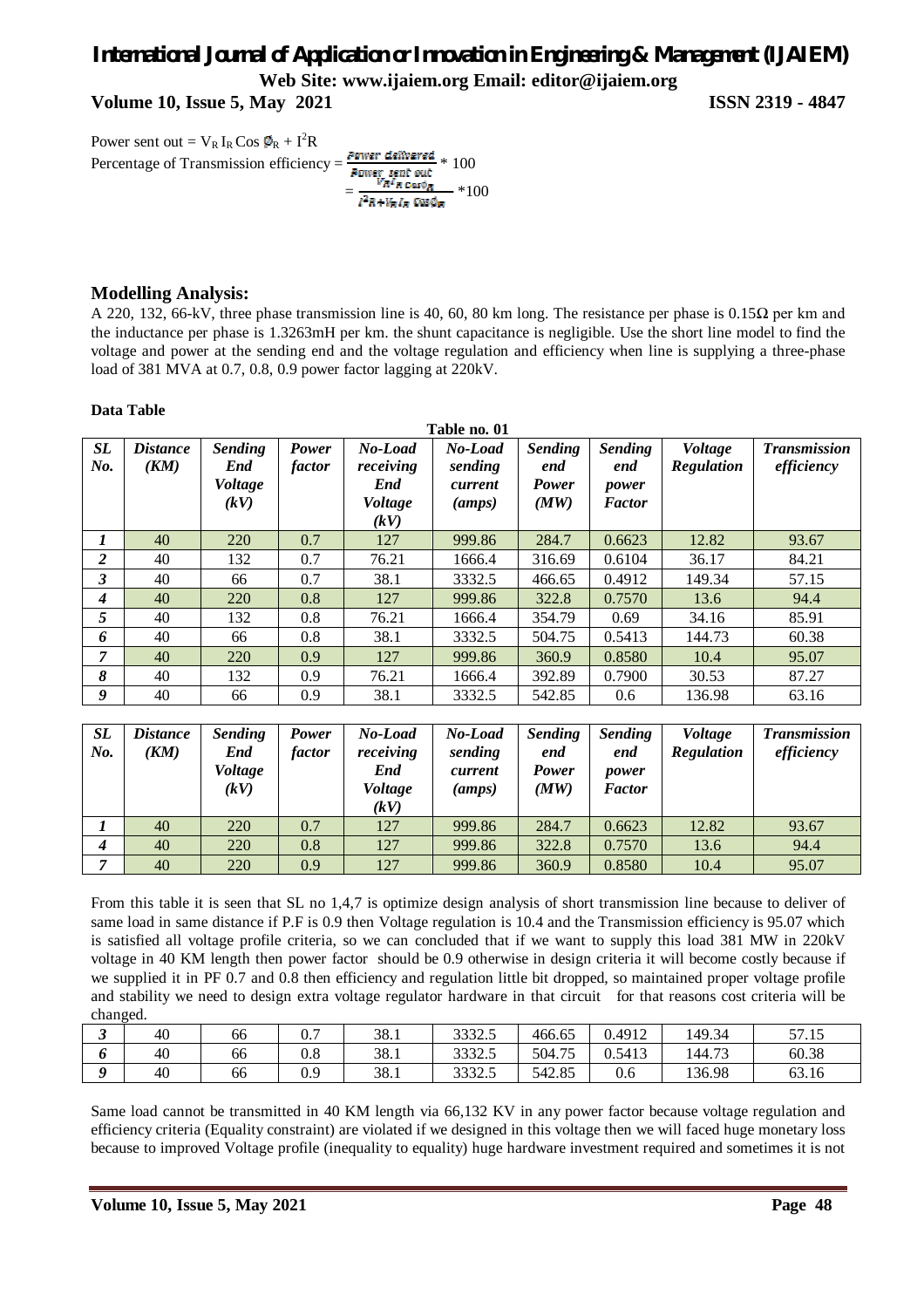#### **Volume 10, Issue 5, May 2021 ISSN 2319 - 4847**

feasible design also because Voltage regulation is 149.34, 144.73, 136.98.and efficiency is less than 60%.That means huge losses are occurred in this system.(Active & Reactive) .So we cannot modelled our load in that voltage ranges.

|                  |                         |                                          |                 |                                                       | Table no. 02                            |                                               |                                                 |                              |                                   |
|------------------|-------------------------|------------------------------------------|-----------------|-------------------------------------------------------|-----------------------------------------|-----------------------------------------------|-------------------------------------------------|------------------------------|-----------------------------------|
| <b>SL</b><br>No. | <i>Distance</i><br>(KM) | <b>Sending</b><br>End<br>Voltage<br>(kV) | Power<br>factor | No-Load<br>receiving<br>End<br><i>Voltage</i><br>(kV) | No-Load<br>sending<br>current<br>(amps) | <b>Sending</b><br>end<br><b>Power</b><br>(MW) | <b>Sending</b><br>end<br>power<br><b>Factor</b> | <b>Voltage</b><br>Regulation | <b>Transmission</b><br>efficiency |
|                  | 60                      | 220                                      | 0.7             | 127                                                   | 999.86                                  | 293.69                                        | 0.6460                                          | 19.33                        | 90.8                              |
| 2                | 60                      | 132                                      | 0.7             | 76.21                                                 | 1666.4                                  | 341068                                        | 0.5796                                          | 54.72                        | 78.05                             |
| 3                | 60                      | 66                                       | 0.7             | 38.1                                                  | 3332.5                                  | 566.62                                        | 0.4562                                          | 225.98                       | 47.06                             |
| 4                | 60                      | 220                                      | 0.8             | 127                                                   | 999.86                                  | 334.87                                        | 0.7278                                          | 8.09                         | 91.02                             |
| 5                | 60                      | 132                                      | 0.8             | 76.21                                                 | 1666.4                                  | 379.78                                        | 0.6561                                          | 51.93                        | 80.25                             |
| 6                | 60                      | 66                                       | 0.8             | 38.1                                                  | 3332.5                                  | 604.72                                        | 0.4949                                          | 220.69                       | 50.4                              |
| 7                | 60                      | 220                                      | 0.9             | 127                                                   | 999.86                                  | 369.89                                        | 0.8378                                          | 15.89                        | 92.7                              |
| 8                | 60                      | 132                                      | 0.9             | 76.21                                                 | 1666.4                                  | 417.88                                        | 0.7448                                          | 47.25                        | 82.05                             |
| 9                | 60                      | 66                                       | 0.9             | 38.1                                                  | 3332.5                                  | 642.82                                        | 0.5410                                          | 211.83                       | 53.34                             |

| <b>SL</b><br>No. | <i><b>Distance</b></i><br>(KM) | <b>Sending</b><br>End<br><i>Voltage</i><br>(kV) | <b>Power</b><br>factor | No-Load<br>receiving<br>End<br><b>Voltage</b><br>(kV) | No-Load<br>sending<br>current<br>(amps) | <b>Sending</b><br>end<br><b>Power</b><br>(MW) | <b>Sending</b><br>end<br>power<br><b>Factor</b> | <i>Voltage</i><br><b>Regulation</b> | <b>Transmission</b><br>efficiency |
|------------------|--------------------------------|-------------------------------------------------|------------------------|-------------------------------------------------------|-----------------------------------------|-----------------------------------------------|-------------------------------------------------|-------------------------------------|-----------------------------------|
|                  | 60                             | 220                                             | 0.7                    | 127                                                   | 999.86                                  | 293.69                                        | 0.6460                                          | 19.33                               | 90.8                              |
| 4                | 60                             | 220                                             | 0.8                    | 127                                                   | 999.86                                  | 334.87                                        | 0.7278                                          | 8.09                                | 91.02                             |
|                  | 60                             | 220                                             | 0.9                    | 127                                                   | 999.86                                  | 369.89                                        | 0.8378                                          | 15.89                               | 92.7                              |

From this table it is seen that SL no 1,4,7 is optimize design analysis of short transmission line because to deliver of same load in same distance if P.F is 0.8 then Voltage regulation is 8.09 and the Transmission efficiency is 91.02 which is satisfied all voltage profile criteria, so we can concluded that if we want to supply this load 381 MW in 220kV voltage in 60 KM length then power factor should be 0.8 otherwise in design criteria it will become costly because if we supplied it in PF 0.7 and 0.9 then efficiency and regulation little bit dropped or getting high so maintained proper voltage profile and stability we need to design extra voltage regulator hardware in that circuit for that reasons cost criteria will be changed and it became higher.

| ັ | 60 | 66 | υ.               | 38.1 | 22225<br>3332.J | 566.62 | 0.4562 | 225.98 | 47.06 |
|---|----|----|------------------|------|-----------------|--------|--------|--------|-------|
|   | 60 | 66 | റ റ<br>v.o       | 38.1 | 22225<br>3332.3 | 604.72 | 0.4949 | 220.69 | 50.4  |
|   | 60 | 66 | $\Omega$<br>∪. ∠ | 38.1 | 22225<br>3332.5 | 642.82 | 0.5410 | 211.83 | 53.34 |

Same load cannot be transmitted in 60 KM length via 66,132 KV in any power factor because voltage regulation and efficiency criteria (Equality constraint) are violated if we designed in this voltage then we will faced huge monetary loss because to improved Voltage profile (inequality to equality) huge hardware investment required and sometimes it is not feasible design also because Voltage regulation is 225.98, 220.69 & 211.83 and efficiency is less than 60%.That means huge losses are occurred in this system.(Active & Reactive) .So we cannot modelled our load in that voltage ranges.

|                  | Table no. 03            |                                          |                 |                                                       |                                         |                                               |                                                 |                              |                                   |  |  |  |  |  |
|------------------|-------------------------|------------------------------------------|-----------------|-------------------------------------------------------|-----------------------------------------|-----------------------------------------------|-------------------------------------------------|------------------------------|-----------------------------------|--|--|--|--|--|
| SL<br>No.        | <i>Distance</i><br>(KM) | <b>Sending</b><br>End<br>Voltage<br>(kV) | Power<br>factor | No-Load<br>receiving<br>End<br><b>Voltage</b><br>(kV) | No-Load<br>sending<br>current<br>(amps) | <b>Sending</b><br>end<br><b>Power</b><br>(MW) | <b>Sending</b><br>end<br>power<br><b>Factor</b> | Voltage<br><b>Regulation</b> | <b>Transmission</b><br>efficiency |  |  |  |  |  |
|                  | 80                      | 220                                      | 0.7             | 127                                                   | 999.86                                  | 302.69                                        | 0.6311                                          | 25.88                        | 88.1                              |  |  |  |  |  |
| 2                | 80                      | 132                                      | 0.7             | 76.21                                                 | 1666.4                                  | 366.67                                        | 0.5549                                          | 73.45                        | 72.73                             |  |  |  |  |  |
| $\mathbf{3}$     | 80                      | 66                                       | 0.7             | 38.1                                                  | 3332.5                                  | 666.59                                        | 0.4342                                          | 302.93                       | 40                                |  |  |  |  |  |
| $\boldsymbol{4}$ | 80                      | 220                                      | 0.8             | 127                                                   | 999.86                                  | 340.79                                        | 0.7199                                          | 24.24                        | 89.43                             |  |  |  |  |  |
|                  | 80                      | 132                                      | 0.8             | 76.21                                                 | 1666.4                                  | 404.77                                        | 0.6240                                          | 70.13                        | 75.3                              |  |  |  |  |  |

**Volume 10, Issue 5, May 2021 Page 49**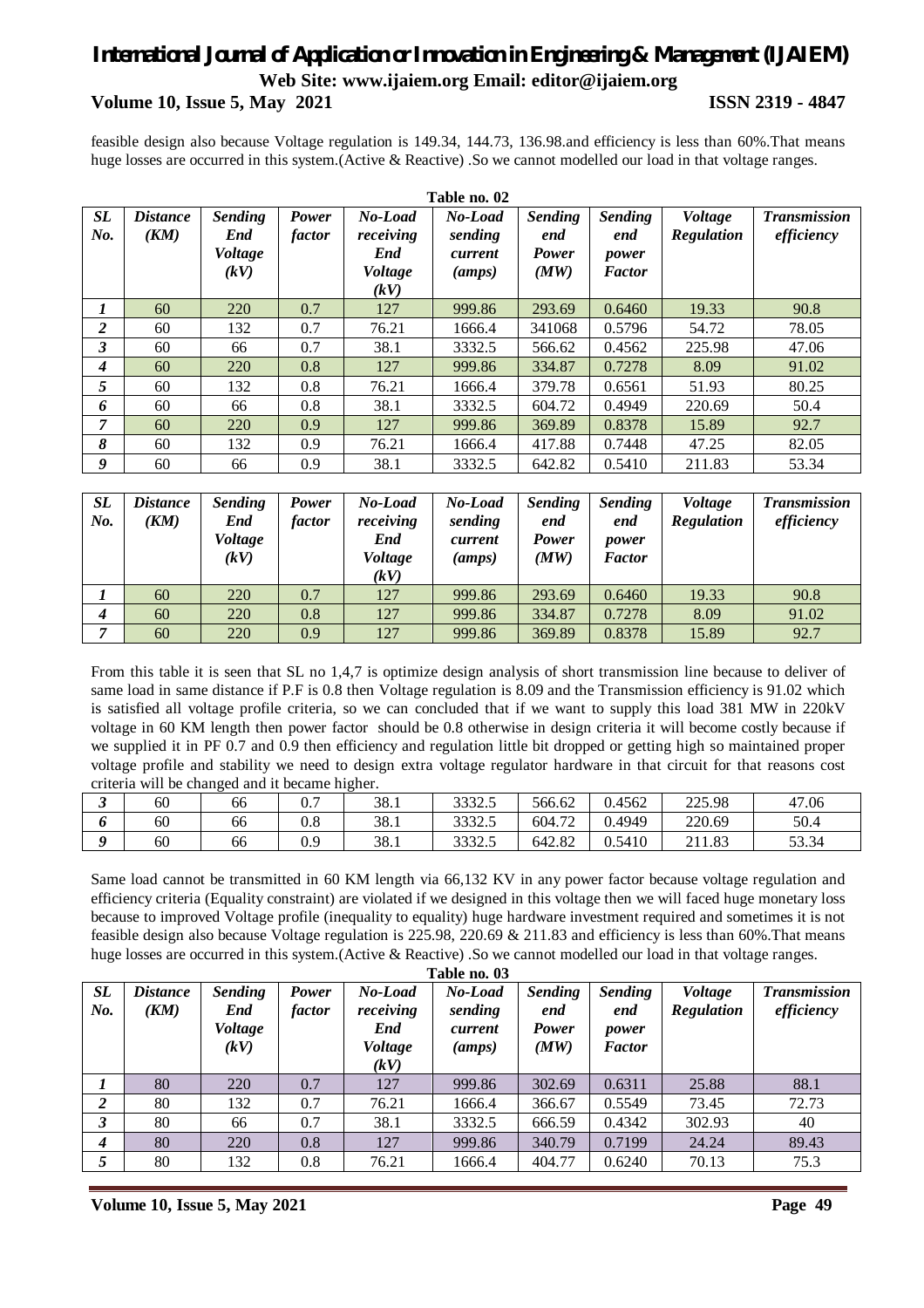**Volume 10, Issue 5, May 2021 ISSN 2319 - 4847**

| 220<br>378.89<br>80<br>1 <sub>2</sub><br>0.9<br>999.86<br>0.8184<br>21.51<br>1/1<br>80<br>442.88<br>132<br>0.9<br>64.53<br>0.7064<br>76.21<br>1666.4 | 90.5  |
|------------------------------------------------------------------------------------------------------------------------------------------------------|-------|
|                                                                                                                                                      |       |
|                                                                                                                                                      | 77.42 |
| 80<br>0.9<br>38.1<br>742.7<br>3332.5<br>-73<br>0.5028<br>287.72<br>66                                                                                | 46.16 |

| <b>SL</b><br>No. | <i><b>Distance</b></i><br>(KM) | <b>Sending</b><br>End<br>Voltage<br>(kV) | Power<br>factor | No-Load<br>receiving<br>End<br><i>Voltage</i><br>(kV) | No-Load<br>sending<br>current<br>(amps) | <b>Sending</b><br>end<br>Power<br>(MW) | <b>Sending</b><br>end<br>power<br><b>Factor</b> | <i>Voltage</i><br><b>Regulation</b> | <b>Transmission</b><br>efficiency |
|------------------|--------------------------------|------------------------------------------|-----------------|-------------------------------------------------------|-----------------------------------------|----------------------------------------|-------------------------------------------------|-------------------------------------|-----------------------------------|
|                  | 80                             | 220                                      | 0.7             | 127                                                   | 999.86                                  | 302.69                                 | 0.6311                                          | 25.88                               | 88.1                              |
| 4                | 80                             | 220                                      | 0.8             | 127                                                   | 999.86                                  | 340.79                                 | 0.7199                                          | 24.24                               | 89.43                             |
| 7                | 80                             | 220                                      | 0.9             | 127                                                   | 999.86                                  | 378.89                                 | 0.8184                                          | 21.51                               | 90.5                              |

From this table it is seen that SL no 1,4,7 is not optimize design analysis of short transmission line it is optimize design for the long and the medium transmission line because to deliver of same load in same distance if power factor is 0.9 then Voltage regulation is 21.51 and the Transmission efficiency is 90.5 which is not satisfied all voltage profile criteria, so we can concluded that if we want to supply this load 381 MW in 220 kV voltage in 80 KM length then the design criteria it will become costly because if we supplied it in power factor 0.7 and 0.8 then efficiency and regulation little bit dropped or getting high so maintained proper voltage profile and stability we need to design extra voltage regulator hardware in that circuit for that reasons cost criteria will be changed and it became higher in medium and long transmission line, it is not suitable for the short transmission line.

| ັ | 80 | 66 | n 7<br>v., | 38.1 | 33325<br>JJJ4.J | 666.59 | 0.4342 | 302.93 | 40    |
|---|----|----|------------|------|-----------------|--------|--------|--------|-------|
|   | 80 | 66 | $_{0.8}$   | 38.1 | 3332.5          | 704.7  | 0.4656 | 297.24 | 43.2  |
|   | 80 | 66 | 0.9        | 38.1 | 33325<br>JJJ4.J | 742.73 | 0.5028 | 287.72 | 46.16 |

Same load cannot be transmitted in 80 KM length via 66,132 KV in any power factor because voltage regulation and efficiency criteria (Equality constraint) are violated if we designed in this voltage then we will faced huge monetary loss because of its length and it become long or medium transmission, to improved Voltage profile (inequality to equality) huge hardware investment required and sometimes it is not feasible design also because Voltage regulation is 302.93, 297.24 & 287.72 and efficiency is less than 60%.That means huge losses are occurred in this system.(Active & Reactive) .So we cannot modelled our load in that voltage ranges as well as in this length 80 KM.

#### **Results:**



**Volume 10, Issue 5, May 2021** Page 50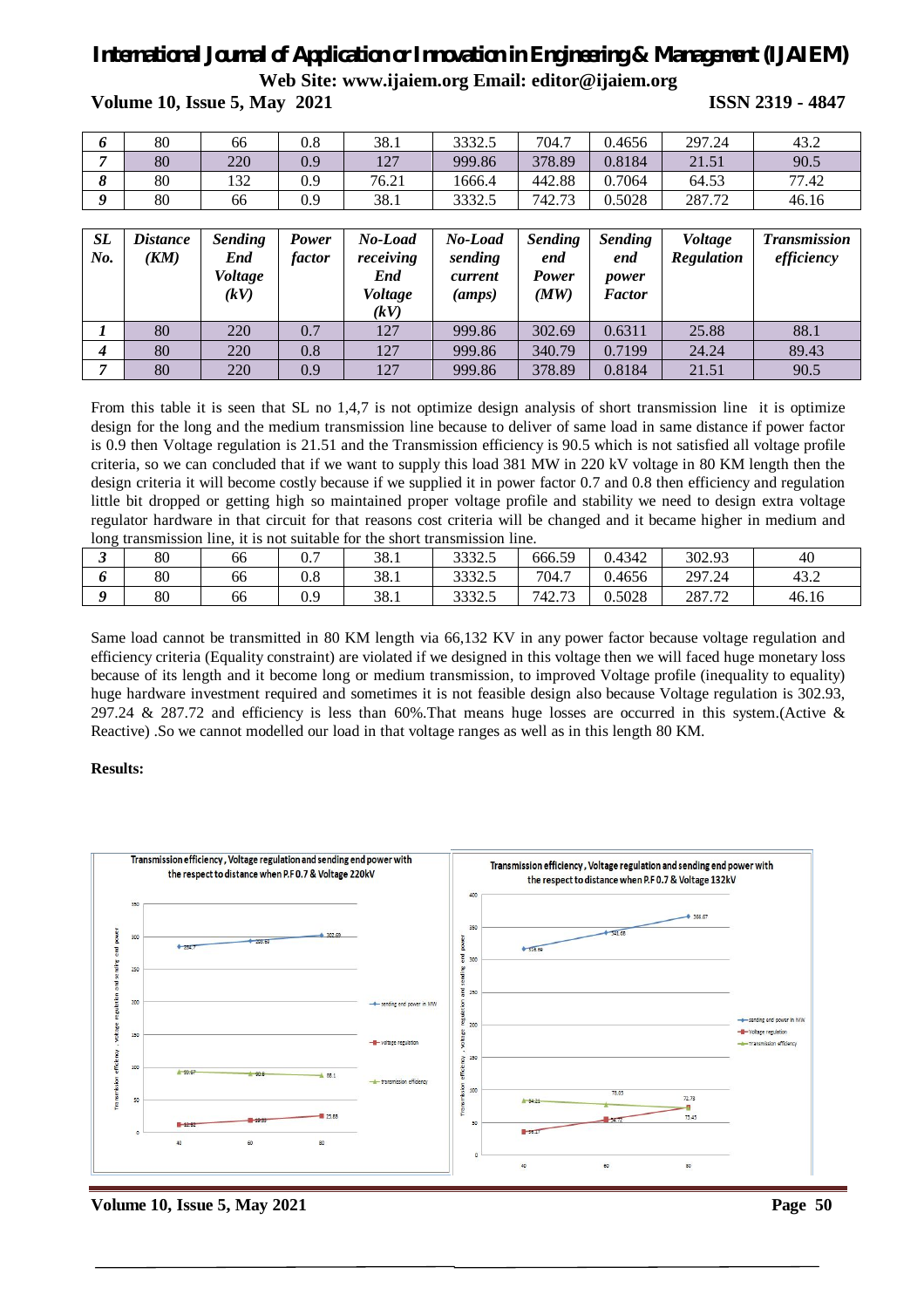**Volume 10, Issue 5, May 2021 ISSN 2319 - 4847**



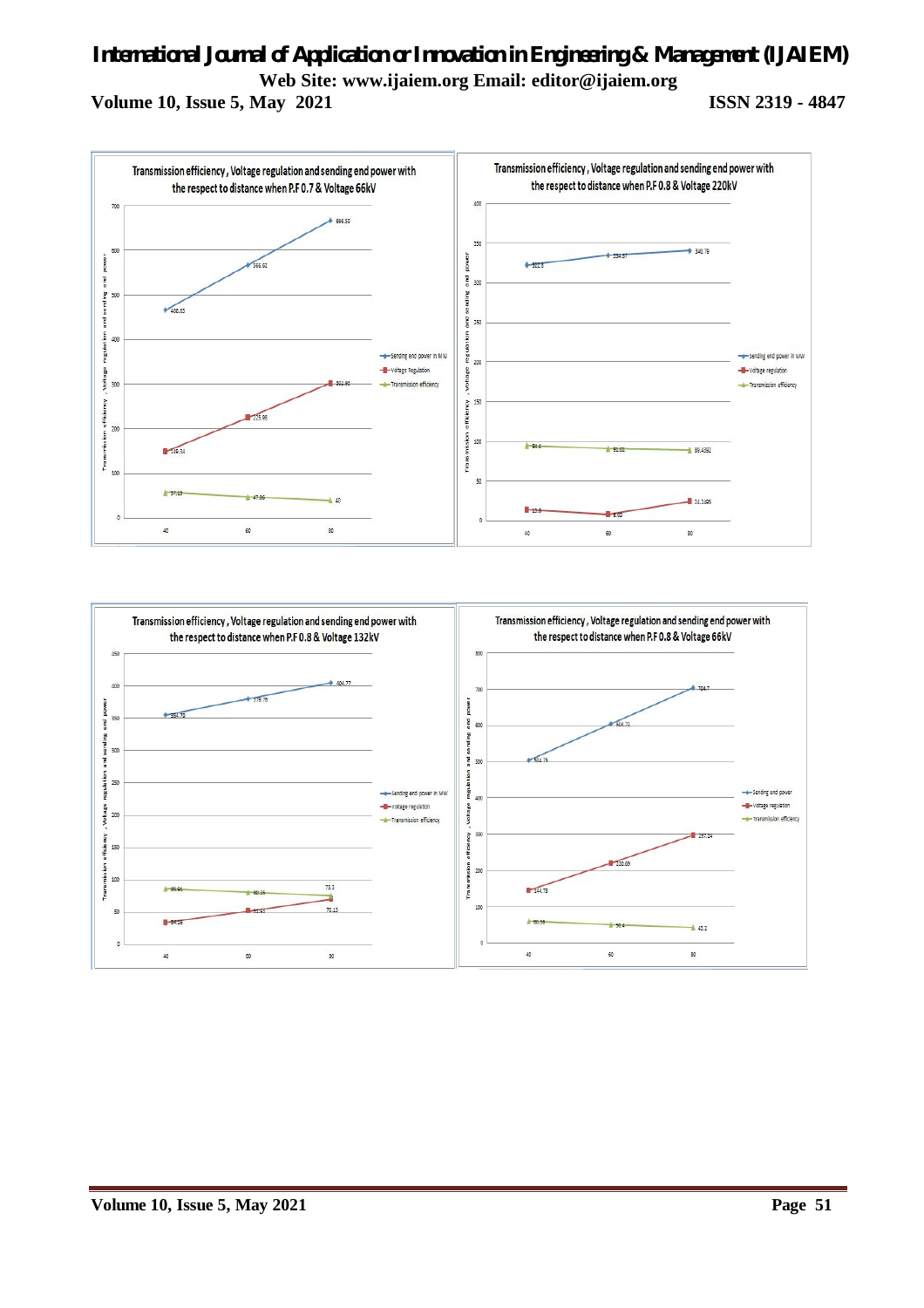## *International Journal of Application or Innovation in Engineering & Management (IJAIEM)*

**Web Site: www.ijaiem.org Email: editor@ijaiem.org**

**Volume 10, Issue 5, May 2021 ISSN 2319 - 4847**





Above trends is obtain from Microsoft excel<sup>®</sup> clearly show the improvement and the losses of Short transmission line

### **Conclusion**

The voltage regulator is generally used to compensate for the reactive power to maintain the system stability by making a balanced voltage profile in the load. As we know that the consumers demand is never constant so increasing or decreasing demand will affect system voltage, frequency and load angle. If we supplied it in fault condition huge loss will occur (power loss / monetary loss) in the power Transmission Company. So, restructured companies never run to optimize economic scheduling. So, it is our duty to maintain the system as a profitable organization. As the power system runs as industry, no industry can survive as it is run as an unprofitable organization. For that reason to distribute the load to the consumer it is required the design of proper load modelling to decide the connection charge and tariff. Without load modelling we cannot find the actual cost of power loss and voltage profile improvement